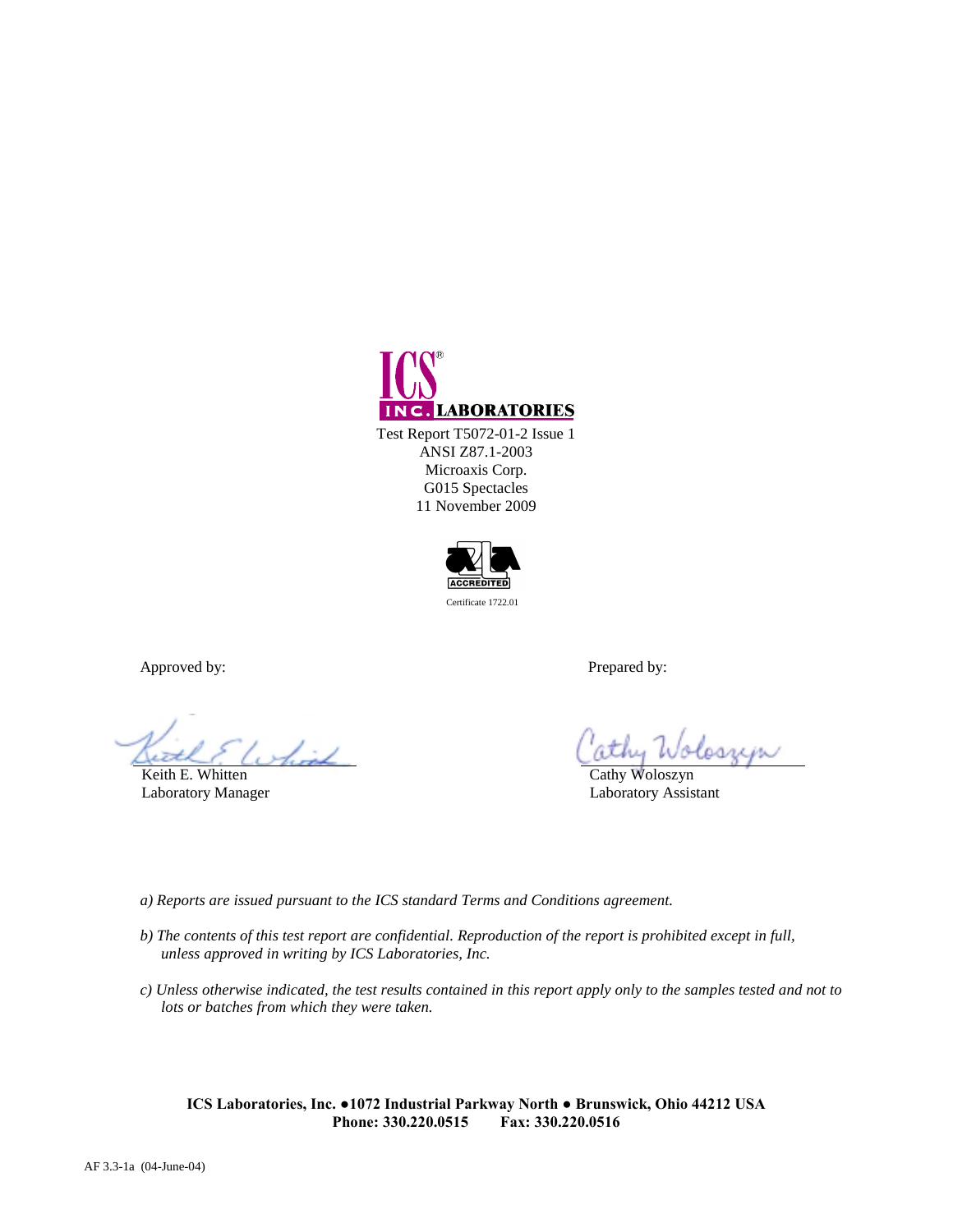



10369 1F, No. 11, Lane 223, Sec. 3 Chongcing N. Rd., Datong District Issue: 1 Taipei City 103 Page: 1 of 8 Taiwan (R.O.C.)

Issued to: Microaxis Corp.<br>
10369 1F, No. 11, Lane 223, Sec. 3<br>
Report: T5072-01-2

#### **Objective:**

Contract testing to ANSI Z87.1-2003 "Practice for Occupational and Educational Eye and Face Protection." Section 7 Spectacles.

#### **Samples:**

G015 Spectacles

| -------------- |    |           |  |  |  |
|----------------|----|-----------|--|--|--|
| Ocular Variant |    | Sample ID |  |  |  |
| Gray           | 60 | $2A-x$    |  |  |  |
| Clear          | 60 | $2B-x$    |  |  |  |
| Yellow         | hU | $2C-x$    |  |  |  |

Date submitted: 27 October 2009

#### **Procedures:**

Testing protocols in accord with good laboratory practice were employed for all tests.

All tests were conducted in a standard laboratory atmosphere unless otherwise specified.

Testing procedures as specified within Section 14 of ANSI Z87.1-2003 were followed.

Samples were randomly selected from the quantity provided and tested in the as-received condition unless otherwise stated.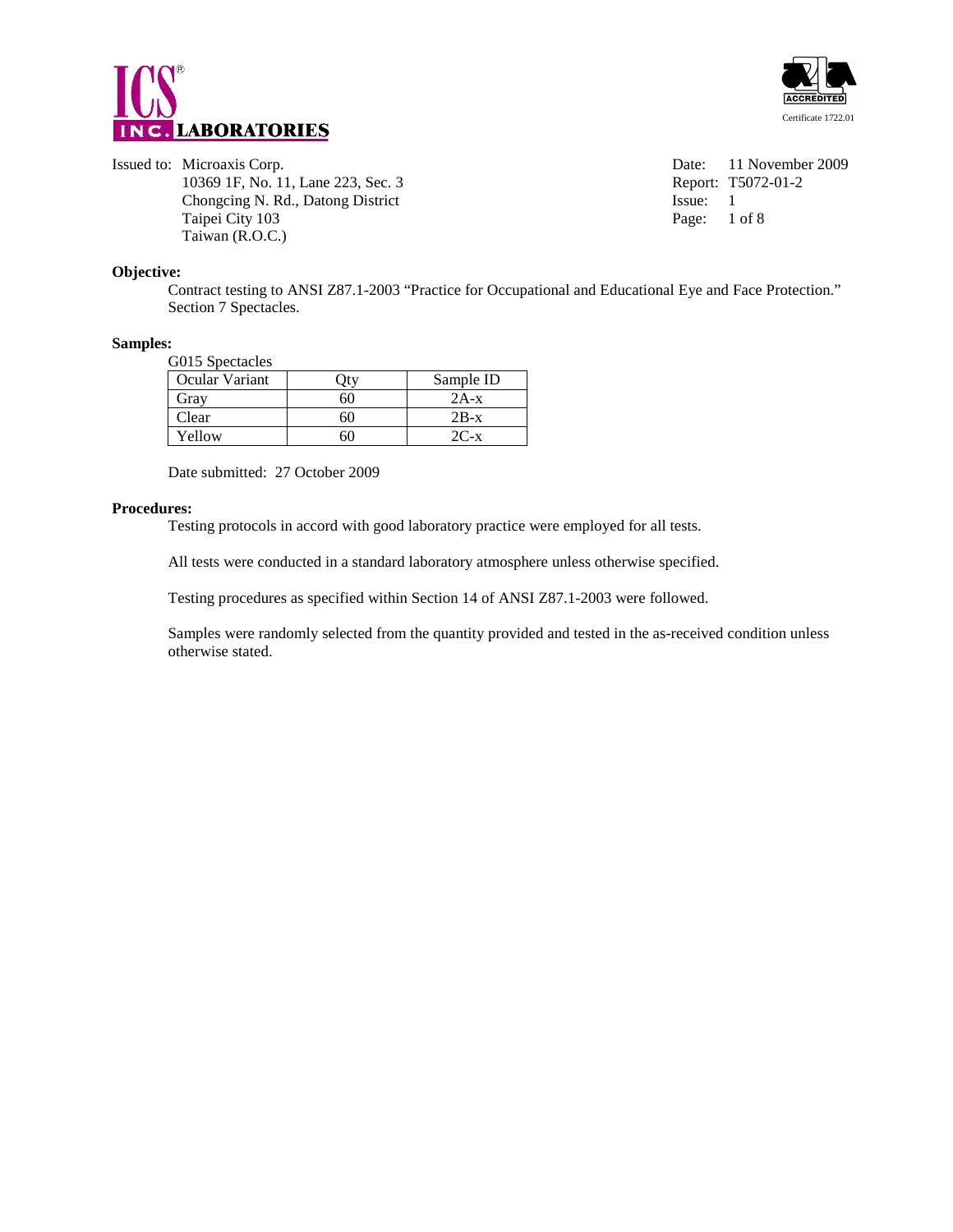



Issued to: Microaxis Corp.<br>
10369 1F, No. 11, Lane 223, Sec. 3<br>
10369 1F, No. 11, Lane 223, Sec. 3<br>
10369 1F, No. 11, Lane 223, Sec. 3 10369 1F, No. 11, Lane 223, Sec. 3 Chongcing N. Rd., Datong District Issue: 1 Taipei City 103 Page: 2 of 8 Taiwan (R.O.C.)

#### **Assessment Summary:**

Dates tested: 28 October through 10 November 2009

| 7.                                                          | <b>Spectacle Requirements</b>                | Compliant   | Non-Compliant                     |
|-------------------------------------------------------------|----------------------------------------------|-------------|-----------------------------------|
|                                                             | Introduction<br>7.1                          |             |                                   |
|                                                             | <b>Spectacle Frame Test</b><br>7.2           |             |                                   |
|                                                             | <b>Basic Impact Lens Requirements</b><br>7.3 |             |                                   |
|                                                             | Plano Spectacle Lens Requirements<br>7.4     |             | Not applicable, assessed to 7.4.2 |
|                                                             | 7.4.1 Basic Impact Testing Requirements      |             |                                   |
|                                                             | 7.4.2 High Impact Testing Requirements       |             |                                   |
|                                                             | 7.4.2.1 Spectacle Product Test               |             |                                   |
|                                                             | 7.4.2.1.1 High Mass Impact                   | X           |                                   |
|                                                             | 7.4.2.1.2 High Velocity Impact               | X           |                                   |
|                                                             | 7.4.2.1.3 Penetration Test                   | X           |                                   |
| 7.4.2.2 Thickness (Non-Plano Frames Only)<br>Not applicable |                                              |             |                                   |
|                                                             | 7.4.3 Optical Requirements                   |             |                                   |
|                                                             | 7.4.3.1 Optical Qualities                    | X           |                                   |
|                                                             | 7.4.3.2 Prismatic Power                      | X           |                                   |
|                                                             | 7.4.3.3 Refractive Power                     | X           |                                   |
|                                                             | 7.4.3.4 Resolving Power                      | X           |                                   |
|                                                             | 7.4.3.5 Haze                                 | X           |                                   |
|                                                             | 7.4.3.6 Transmittance                        | $\mathbf X$ |                                   |
|                                                             | Non-Plano Spectacle Lens Requirements<br>7.5 |             | Not applicable                    |
|                                                             | Flammability<br>7.6                          | X           |                                   |
|                                                             | <b>Corrosion Resistance</b><br>7.7           |             | Not applicable                    |
|                                                             | Cleanability<br>7.8                          | X           |                                   |
|                                                             | <b>Replacement Spectacle Lenses</b><br>7.9   |             | Not applicable                    |
|                                                             | 7.10 Marking                                 |             | Not assessed                      |

Samples as assessed meet the requirements of ANSI Z87.1-2003 for spectacles with side protection.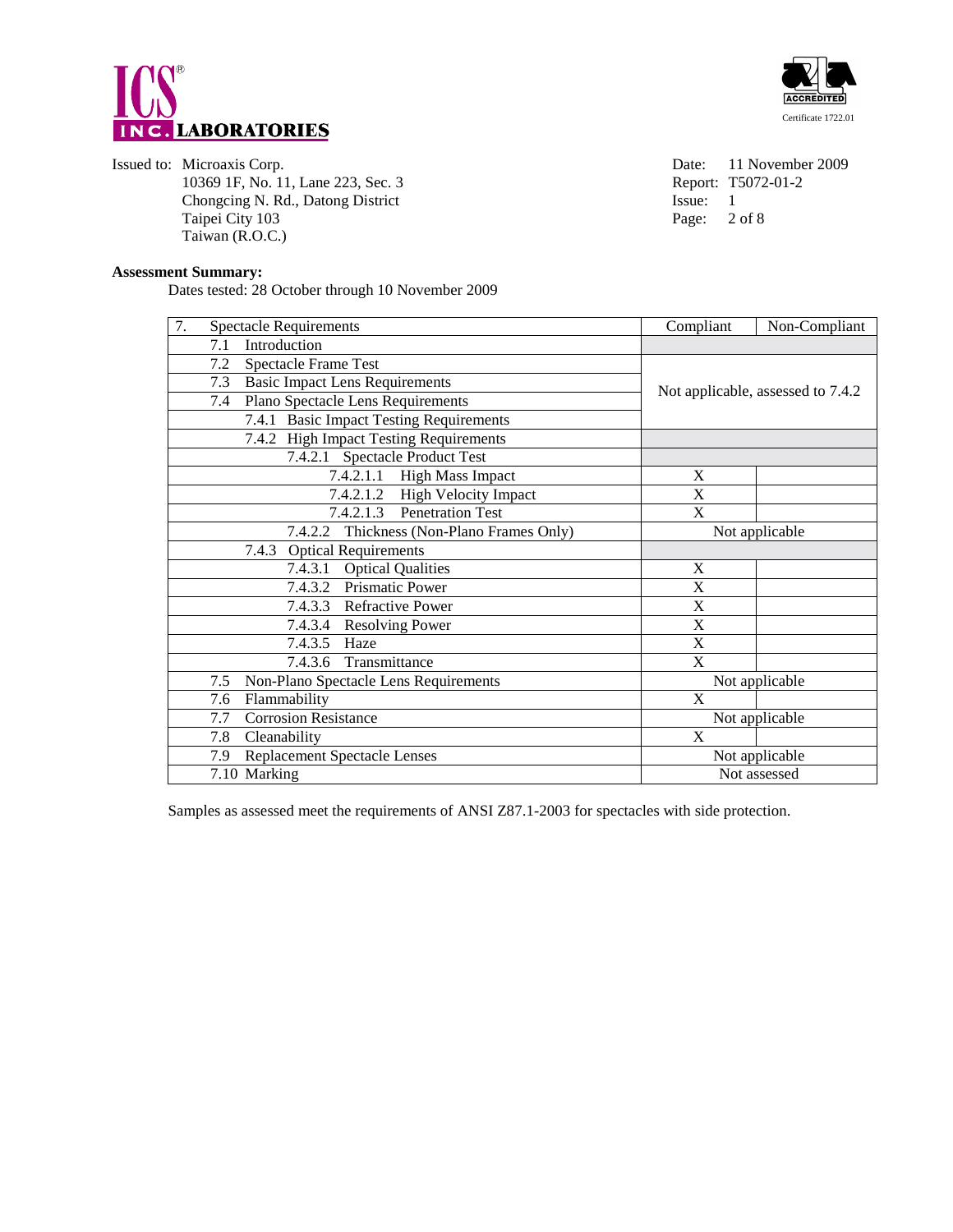



Issued to: Microaxis Corp.<br>
10369 1F, No. 11, Lane 223, Sec. 3<br>
10369 1F, No. 11, Lane 223, Sec. 3<br>
10369 1F, No. 11, Lane 223, Sec. 3 10369 1F, No. 11, Lane 223, Sec. 3 Chongcing N. Rd., Datong District Issue: 1 Taipei City 103 Page: 3 of 8 Taiwan (R.O.C.)

#### **Results:**

*Gray* 

# **7.4.2.1.1 High Mass Impact**

| Sample ID | Location     | Pass      | Fail |
|-----------|--------------|-----------|------|
| $2A-1$    | Right Ocular | $\Lambda$ |      |
| $2A-2$    | Left Ocular  | $\Lambda$ |      |
| $2A-3$    | Right Ocular | Λ         |      |
| $2A-4$    | Left Ocular  | xx        |      |

#### **7.4.2.1.2 High Velocity Impact**

| Sample ID | Location                                   | Velocity<br>(ft/sec) | Pass | Fail |
|-----------|--------------------------------------------|----------------------|------|------|
| $2A-5$    | Right Ocular 15° Nasal                     | 151                  | X    |      |
| $2A-6$    | Right Ocular $0^{\circ}$                   | 151                  | X    |      |
| $2A-7$    | Right Ocular 15° Temporal                  | 151                  | X    |      |
| $2A-8$    | Right Ocular 30° Temporal                  | 151                  | X    |      |
| $2A-9$    | Right Ocular 45° Temporal                  | 151                  | X    |      |
| $2A-10$   | Right Ocular 60° Temporal                  | 152                  | X    |      |
| 2A-11     | Right Ocular 75° Temporal                  | 153                  | X    |      |
| $2A-12$   | Right Ocular 90° Temporal                  | 153                  | X    |      |
| $2A-13$   | Right Ocular $90^\circ$ Temporal +10 mm    | 153                  | X    |      |
| $2A-14$   | Right Ocular 90° Temporal -10 mm           | 152                  | X    |      |
| $2A-15$   | Left Ocular 15° Nasal                      | 151                  | X    |      |
| $2A-16$   | Left Ocular 0°                             | 151                  | X    |      |
| $2A-17$   | Left Ocular 15° Temporal                   | 151                  | X    |      |
| $2A-18$   | Left Ocular 30° Temporal                   | 153                  | X    |      |
| $2A-19$   | Left Ocular 45° Temporal                   | 152                  | X    |      |
| $2A-20$   | Left Ocular 60° Temporal                   | 152                  | X    |      |
| $2A-21$   | Left Ocular 75° Temporal                   | 152                  | X    |      |
| $2A-22$   | Left Ocular 90° Temporal                   | 152                  | X    |      |
| $2A-23$   | Left Ocular $90^\circ$ Temporal +10 mm     | 152                  | X    |      |
| 2A-24     | Left Ocular $90^{\circ}$ Temporal $-10$ mm | 153                  | X    |      |

#### **Side Protection Coverage**

| Sample ID      | Above Center (mm) | Below Center (mm) | <b>Provides Side Protection</b> |
|----------------|-------------------|-------------------|---------------------------------|
| 2A-1           |                   |                   | Yes                             |
| Specification: |                   |                   |                                 |

Note: "The function and coverage of side protection are defined by the high velocity impact test (Section 14.2)". Due to asymmetries of the Alderson  $50<sup>th</sup>$  percentile headform the left eye is used for this assessment as it provides better correlation to published specifications and the standard fitting practices.

#### **7.4.2.1.3 Penetration**

| Sample ID | Location     | Pass              | Fail |
|-----------|--------------|-------------------|------|
| $2A-1$    | Left Ocular  | $\Lambda$         |      |
| $2A-2$    | Right Ocular | $\Lambda$         |      |
| $2A-3$    | Left Ocular  | △                 |      |
| $2A-4$    | Right Ocular | $\mathbf{v}$<br>Λ |      |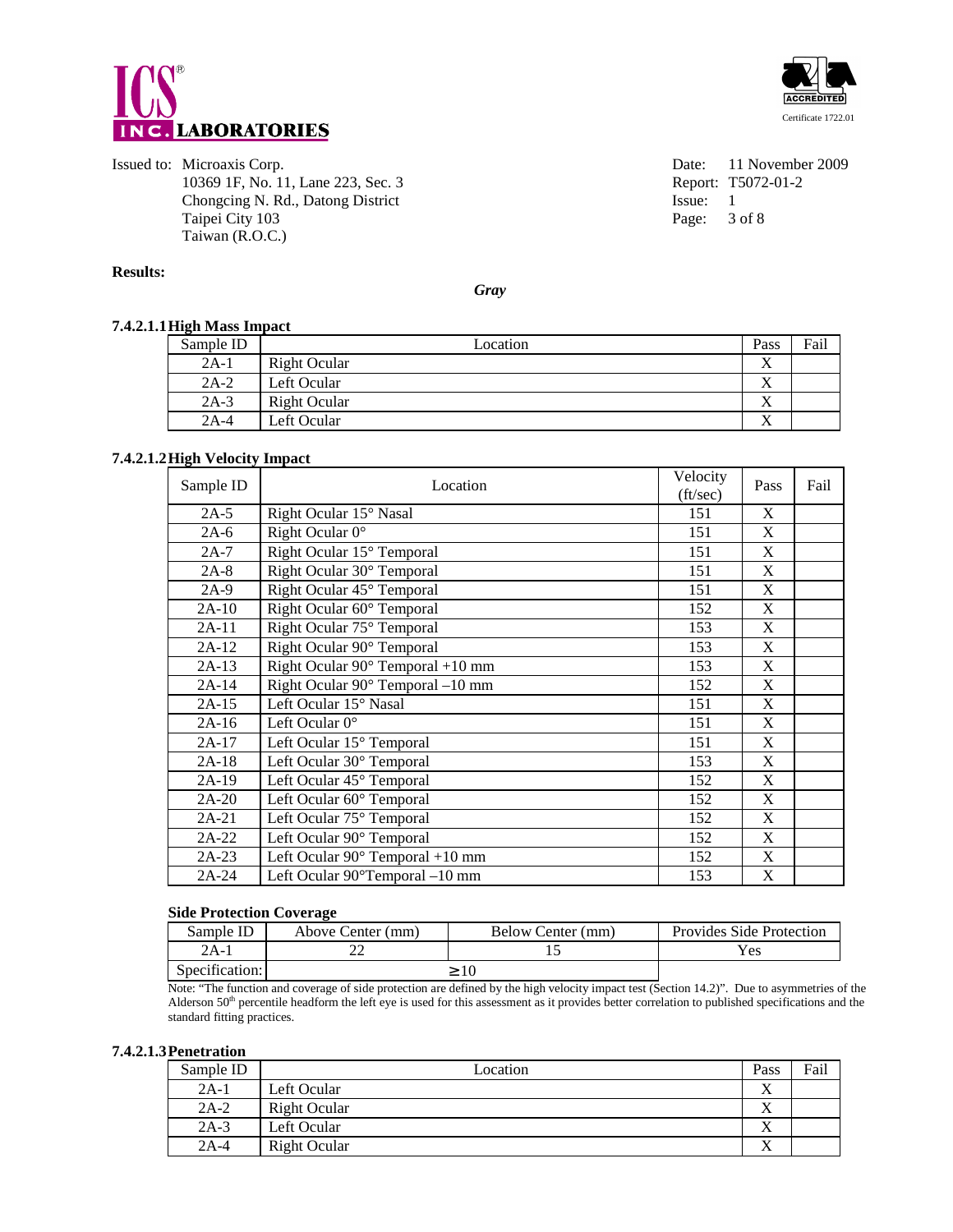



Issued to: Microaxis Corp.<br>
10369 1F, No. 11, Lane 223, Sec. 3<br>
10369 1F, No. 11, Lane 223, Sec. 3<br>
10369 1F, No. 11, Lane 223, Sec. 3 10369 1F, No. 11, Lane 223, Sec. 3 Report: T<br>
Chongcing N. Rd., Datong District Issue: 1 Chongcing N. Rd., Datong District Taipei City 103 Page: 4 of 8 Taiwan (R.O.C.)

*Clear* 

#### **7.4.2.1.1 High Mass Impact**

| $\overline{\phantom{a}}$<br>Sample ID | Location     | Pass              | Fail |
|---------------------------------------|--------------|-------------------|------|
| $2B-1$                                | Right Ocular | ∡                 |      |
| $2B-2$                                | Left Ocular  | $\mathbf{v}$<br>∡ |      |
| $2B-3$                                | Right Ocular |                   |      |
| $2B-4$                                | Left Ocular  | $\Lambda$         |      |

## **7.4.2.1.2 High Velocity Impact**

| Sample ID | Location                                   | Velocity<br>(ft/sec) | Pass         | Fail |
|-----------|--------------------------------------------|----------------------|--------------|------|
| $2B-5$    | Right Ocular 15° Nasal                     | 151                  | X            |      |
| $2B-6$    | Right Ocular $0^{\circ}$                   | 151                  | X            |      |
| $2B-7$    | Right Ocular 15° Temporal                  | 151                  | X            |      |
| $2B-8$    | Right Ocular 30° Temporal                  | 151                  | X            |      |
| $2B-9$    | Right Ocular 45° Temporal                  | 150                  | X            |      |
| $2B-10$   | Right Ocular 60° Temporal                  | 152                  | X            |      |
| $2B-11$   | Right Ocular 75° Temporal                  | 153                  | X            |      |
| $2B-12$   | Right Ocular 90° Temporal                  | 153                  | X            |      |
| $2B-13$   | Right Ocular $90^\circ$ Temporal +10 mm    | 152                  | X            |      |
| $2B-14$   | Right Ocular 90° Temporal -10 mm           | 152                  | X            |      |
| $2B-15$   | Left Ocular 15° Nasal                      | 152                  | $\mathbf{X}$ |      |
| $2B-16$   | Left Ocular $0^\circ$                      | 153                  | X            |      |
| $2B-17$   | Left Ocular 15° Temporal                   | 152                  | X            |      |
| $2B-18$   | Left Ocular 30° Temporal                   | 151                  | X            |      |
| $2B-19$   | Left Ocular 45° Temporal                   | 151                  | X            |      |
| $2B-20$   | Left Ocular 60° Temporal                   | 152                  | X            |      |
| $2B-21$   | Left Ocular 75° Temporal                   | 152                  | X            |      |
| $2B-22$   | Left Ocular 90° Temporal                   | 152                  | X            |      |
| $2B-23$   | Left Ocular $90^\circ$ Temporal +10 mm     | 155                  | X            |      |
| $2B-24$   | Left Ocular $90^{\circ}$ Temporal $-10$ mm | 153                  | X            |      |

#### **7.4.2.1.3 Penetration**

| Sample ID | Location            | Pass              | Fail |
|-----------|---------------------|-------------------|------|
| $2B-1$    | Left Ocular         | $\Lambda$         |      |
| $2B-2$    | <b>Right Ocular</b> | $\mathbf{v}$<br>△ |      |
| $2B-3$    | Left Ocular         | ∡                 |      |
| $2B-4$    | <b>Right Ocular</b> | ∡                 |      |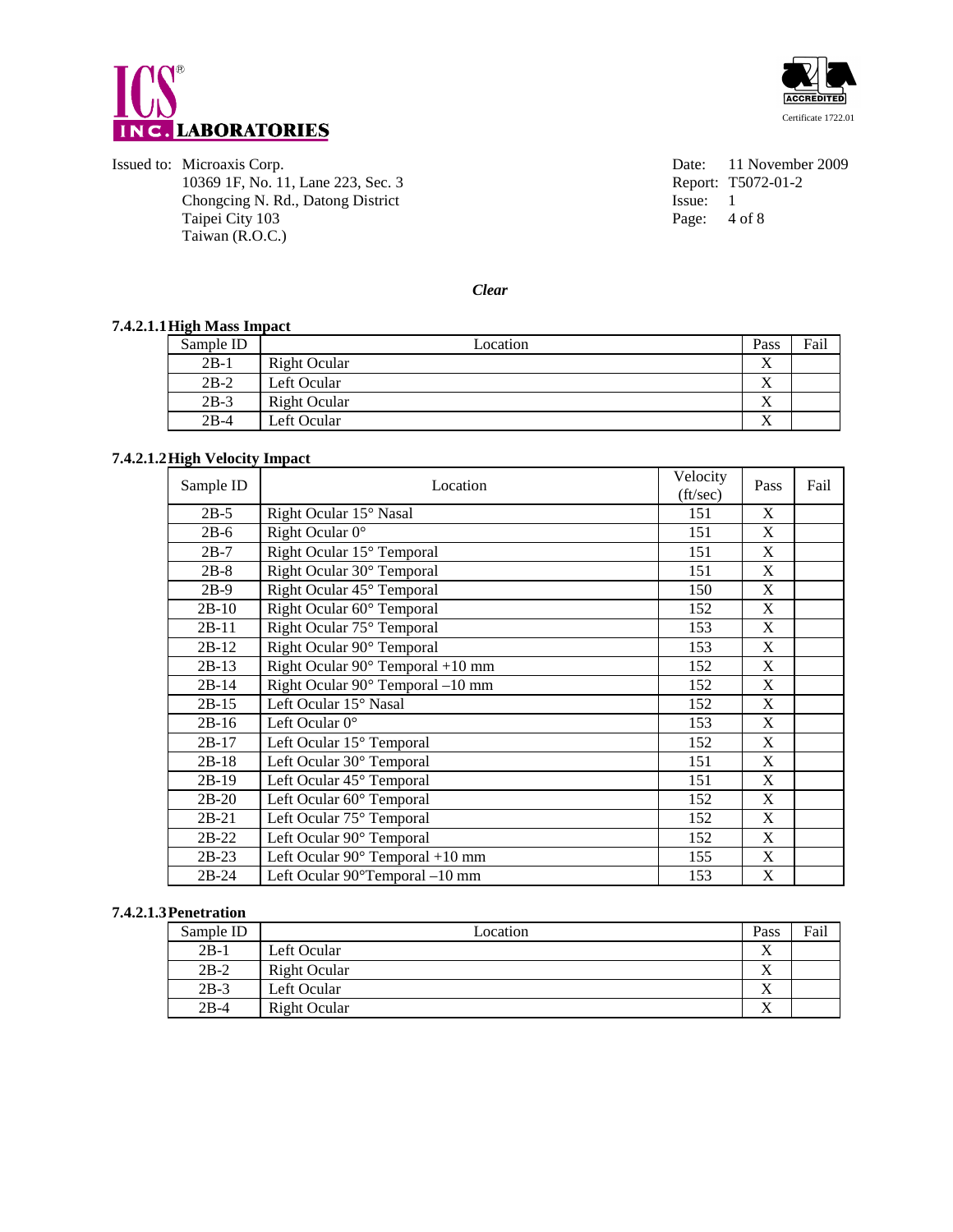



Issued to: Microaxis Corp.<br>
10369 1F, No. 11, Lane 223, Sec. 3<br>
10369 1F, No. 11, Lane 223, Sec. 3<br>
10369 1F, No. 11, Lane 223, Sec. 3 10369 1F, No. 11, Lane 223, Sec. 3 Report: T:<br>
Chongcing N. Rd., Datong District Issue: 1 Chongcing N. Rd., Datong District Taipei City 103 Page: 5 of 8 Taiwan (R.O.C.)

*Yellow* 

## **7.4.2.1.1 High Mass Impact**

| Sample ID | Location     | Pass            | Fail |
|-----------|--------------|-----------------|------|
| $2C-1$    | Right Ocular |                 |      |
| $2C-2$    | Left Ocular  | $\Lambda$       |      |
| $2C-3$    | Right Ocular | x,<br>$\lambda$ |      |
| $2C-4$    | Left Ocular  | v.              |      |

#### **7.4.2.1.2 High Velocity Impact**

| Sample ID | Location                                   | Velocity<br>(ft/sec) | Pass         | Fail |
|-----------|--------------------------------------------|----------------------|--------------|------|
| $2C-5$    | Right Ocular 15° Nasal                     | 150                  | X            |      |
| $2C-6$    | Right Ocular 0°                            | 152                  | X            |      |
| $2C-7$    | Right Ocular 15° Temporal                  | 153                  | X            |      |
| $2C-8$    | Right Ocular 30° Temporal                  | 153                  | X            |      |
| $2C-9$    | Right Ocular 45° Temporal                  | 151                  | X            |      |
| $2C-10$   | Right Ocular 60° Temporal                  | 152                  | X            |      |
| $2C-11$   | Right Ocular 75° Temporal                  | 151                  | $\mathbf{X}$ |      |
| $2C-12$   | Right Ocular 90° Temporal                  | 151                  | X            |      |
| $2C-13$   | Right Ocular $90^\circ$ Temporal +10 mm    | 151                  | X            |      |
| $2C-14$   | Right Ocular 90° Temporal -10 mm           | 151                  | X            |      |
| $2C-15$   | Left Ocular 15° Nasal                      | 151                  | X            |      |
| $2C-16$   | Left Ocular 0°                             | 152                  | X            |      |
| $2C-17$   | Left Ocular 15° Temporal                   | 153                  | X            |      |
| $2C-18$   | Left Ocular 30° Temporal                   | 153                  | X            |      |
| $2C-19$   | Left Ocular 45° Temporal                   | 153                  | X            |      |
| $2C-20$   | Left Ocular 60° Temporal                   | 152                  | X            |      |
| $2C-21$   | Left Ocular 75° Temporal                   | 151                  | X            |      |
| $2C-22$   | Left Ocular 90° Temporal                   | 152                  | $\mathbf{X}$ |      |
| $2C-23$   | Left Ocular 90° Temporal +10 mm            | 153                  | X            |      |
| $2C-24$   | Left Ocular $90^{\circ}$ Temporal $-10$ mm | 153                  | X            |      |

#### **7.4.2.1.3 Penetration**

| Sample ID | Location            | Pass         | Fail |
|-----------|---------------------|--------------|------|
| $2C-1$    | Left Ocular         | $\mathbf{v}$ |      |
| $2C-2$    | Right Ocular        | $\Lambda$    |      |
| $2C-3$    | Left Ocular         | Δ            |      |
| $2C-4$    | <b>Right Ocular</b> | $\mathbf{v}$ |      |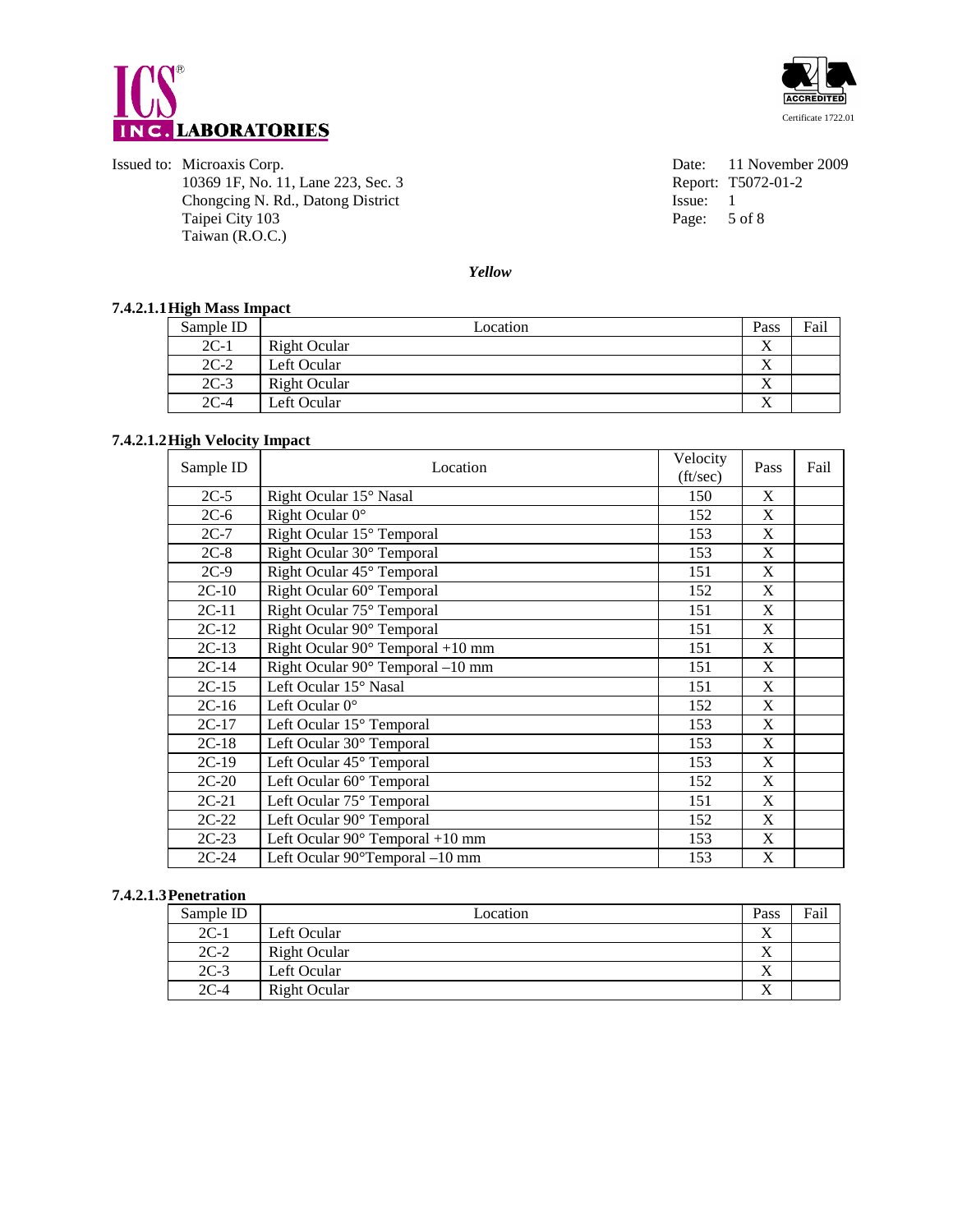



#### Issued to: Microaxis Corp.<br>
10369 1F, No. 11, Lane 223, Sec. 3<br>
10369 1F, No. 11, Lane 223, Sec. 3<br>
10369 1F, No. 11, Lane 223, Sec. 3 10369 1F, No. 11, Lane 223, Sec. 3 Chongcing N. Rd., Datong District Issue: 1 Taipei City 103 Page: 6 of 8 Taiwan (R.O.C.)

# **7.4.3.1 Optical Qualities; Result: Pass**

Samples are free of striae, bubbles, waves and other visible defects and flaws.

#### **7.4.3.2 Prismatic Power**

| Sample ID      | Prismatic Power $(\Delta)$ |                                                                     | Vertical    | Horizontal           | Pass | Fail |
|----------------|----------------------------|---------------------------------------------------------------------|-------------|----------------------|------|------|
|                | Left Ocular                | Imbalance $(\Delta)$<br>Imbalance $(\Delta)$<br><b>Right Ocular</b> |             |                      |      |      |
| Gray           |                            |                                                                     |             |                      |      |      |
| $2A-25$        | 0.16                       | 0.18                                                                | 0.04        | 0.12 Base Out        | X    |      |
| $2A-26$        | 0.19                       | 0.21                                                                | 0.04        | 0.13 Base Out        | X    |      |
| $2A-27$        | 0.18                       | 0.20                                                                | 0.03        | 0.12 Base Out        | X    |      |
|                | $\leq 0.50$                |                                                                     |             | $\leq 0.50$ Base Out |      |      |
| Specification: |                            |                                                                     | $\leq 0.25$ | $\leq$ 0.25 Base In  |      |      |

#### **7.4.3.3 Refractive Power**

|                | Left Ocular $(D)$ |            | Right Ocular (D) |         |            |             |      |      |
|----------------|-------------------|------------|------------------|---------|------------|-------------|------|------|
| Sample ID      |                   | Refractive | Astigmatism      |         | Refractive | Astigmatism | Pass | Fail |
|                |                   | Power      |                  | Power   |            |             |      |      |
| Gray           |                   |            |                  |         |            |             |      |      |
| $2A-25$        | $-0.01$           | $-0.02$    | 0.01             | 0.00    | $-0.02$    | 0.02        |      |      |
| $2A-26$        | $-0.01$           | $-0.03$    | 0.02             | $-0.01$ | $-0.02$    | 0.01        | Х    |      |
| $2A-27$        | $-0.01$           | $-0.02$    | 0.01             | $-0.01$ | $-0.03$    | 0.02        | Х    |      |
| Specification: |                   | $+/-$ 0.06 | $\leq 0.06$      |         | $+/- 0.06$ | $\leq 0.06$ |      |      |

Note: Tested in a simulated as worn position.

#### **7.4.3.4 Resolving Power**

| Sample ID      | Pattern Resolved                   |     |           | Fail |
|----------------|------------------------------------|-----|-----------|------|
|                | Left Ocular<br><b>Right Ocular</b> |     | Pass      |      |
| Gray           |                                    |     |           |      |
| $2A-25$        | >20                                | >20 | Δ         |      |
| $2A-26$        | >20                                | >20 | $\Lambda$ |      |
| $2A-27$        | >20                                | >20 | A         |      |
| Specification: | $\geq$ Pattern 20                  |     |           |      |

Note: Tested in a simulated as worn position.

#### **7.4.3.5 Haze (Clear Lenses Only)**

| Sample ID      | Location     | Measured Value (%) | Pass | Fail |
|----------------|--------------|--------------------|------|------|
| <b>Clear</b>   |              |                    |      |      |
| $2B-28$        | Right Ocular | 0.14               | л    |      |
| $2B-29$        | Left Ocular  | 0.15               | Х    |      |
| $2B-30$        | Right Ocular | 0.09               | Χ    |      |
| Specification: |              | $\leq$ 3           |      |      |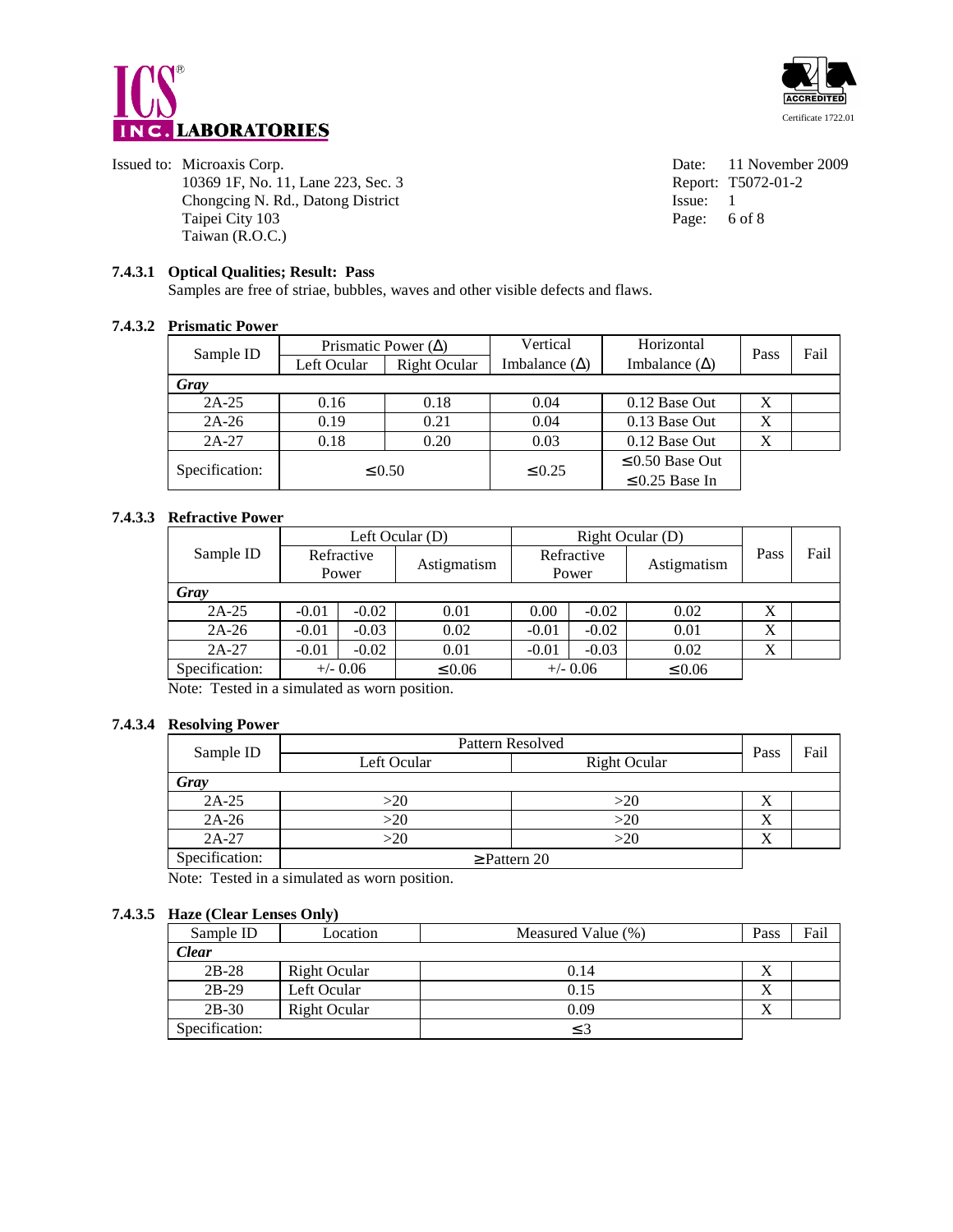



Issued to: Microaxis Corp.<br>
10369 1F, No. 11, Lane 223, Sec. 3<br>
10369 1F, No. 11, Lane 223, Sec. 3<br>
10369 1F, No. 11, Lane 223, Sec. 3 10369 1F, No. 11, Lane 223, Sec. 3 Chongcing N. Rd., Datong District Issue: 1 Taipei City 103 Page: 7 of 8 Taiwan (R.O.C.)

# **7.4.3.6 Transmittance**

| Sample ID      | Left $(\%)$             | Right $(\%)$          | Left/Right              | Pass | Fail |
|----------------|-------------------------|-----------------------|-------------------------|------|------|
| Gray           |                         |                       |                         |      |      |
| $2A-25$        | 14.9                    | 14.8                  | 1.007                   | X    |      |
| $2A-26$        | 15.0                    | 14.7                  | 1.020                   | X    |      |
| $2A-27$        | 15.0                    | 14.9                  | 1.007                   | X    |      |
| <b>Clear</b>   |                         |                       |                         |      |      |
| $2B-25$        | 89.9                    | 89.8                  | 1.001                   | X    |      |
| $2B-26$        | 89.8                    | 89.7                  | 1.001                   | X    |      |
| $2B-27$        | 89.9                    | 90.0                  | 0.999                   | X    |      |
| Yellow         |                         |                       |                         |      |      |
| $2C-25$        | 88.7                    | 88.5                  | 1.002                   | X    |      |
| $2C-26$        | 88.6                    | 88.6                  | 1.000                   | X    |      |
| $2C-27$        | 88.4                    | 88.6                  | 0.998                   | X    |      |
| Specification: | Clear:                  | $100 \ge T(L) \ge 85$ |                         |      |      |
|                | <b>Special Purpose:</b> |                       |                         |      |      |
|                | Tinted:                 | $100 \ge T(L) \ge 8$  | $1.10 \ge L/R \ge 0.90$ |      |      |
|                | Extra Dark:             | $8 > T(L) \ge 0.2$    |                         |      |      |

#### **7.6 Flammability**

| Sample ID      | Component | Measured Value (mm/min) | Pass                                                                                                                                                              | Fail |  |  |
|----------------|-----------|-------------------------|-------------------------------------------------------------------------------------------------------------------------------------------------------------------|------|--|--|
| Gray           |           |                         |                                                                                                                                                                   |      |  |  |
|                | Lens      | 8                       | X                                                                                                                                                                 |      |  |  |
| $2A-1$         | Front     | 15                      | X                                                                                                                                                                 |      |  |  |
|                | Temple    | 20                      | $\mathbf X$<br>X<br>$\mathbf X$<br>$\mathbf X$<br>X<br>$\mathbf X$<br>$\mathbf X$<br>$\mathbf X$<br>$\mathbf X$<br>$\mathbf X$<br>X<br>$\mathbf X$<br>$\mathbf X$ |      |  |  |
|                | Lens      | 8                       |                                                                                                                                                                   |      |  |  |
| $2A-2$         | Front     | 15                      |                                                                                                                                                                   |      |  |  |
|                | Temple    | 15                      |                                                                                                                                                                   |      |  |  |
|                | Lens      | $\mathbf{0}$            |                                                                                                                                                                   |      |  |  |
| $2A-3$         | Front     | 15                      |                                                                                                                                                                   |      |  |  |
|                | Temple    | 10                      |                                                                                                                                                                   |      |  |  |
| <b>Clear</b>   |           |                         |                                                                                                                                                                   |      |  |  |
| $2B-1$         | Lens      | 10                      |                                                                                                                                                                   |      |  |  |
| $2B-2$         | Lens      | 5                       |                                                                                                                                                                   |      |  |  |
| $2B-3$         | Lens      | $\boldsymbol{0}$        |                                                                                                                                                                   |      |  |  |
| Yellow         |           |                         |                                                                                                                                                                   |      |  |  |
| $2C-1$         | Lens      | 5                       |                                                                                                                                                                   |      |  |  |
| $2C-2$         | Lens      | 5                       |                                                                                                                                                                   |      |  |  |
| $2C-3$         | Lens      | 12                      |                                                                                                                                                                   |      |  |  |
| Specification: |           | $\leq 76$               |                                                                                                                                                                   |      |  |  |

# **7.8 Cleanability; Result: Pass**

The function and markings are not impaired by the cleaning procedure.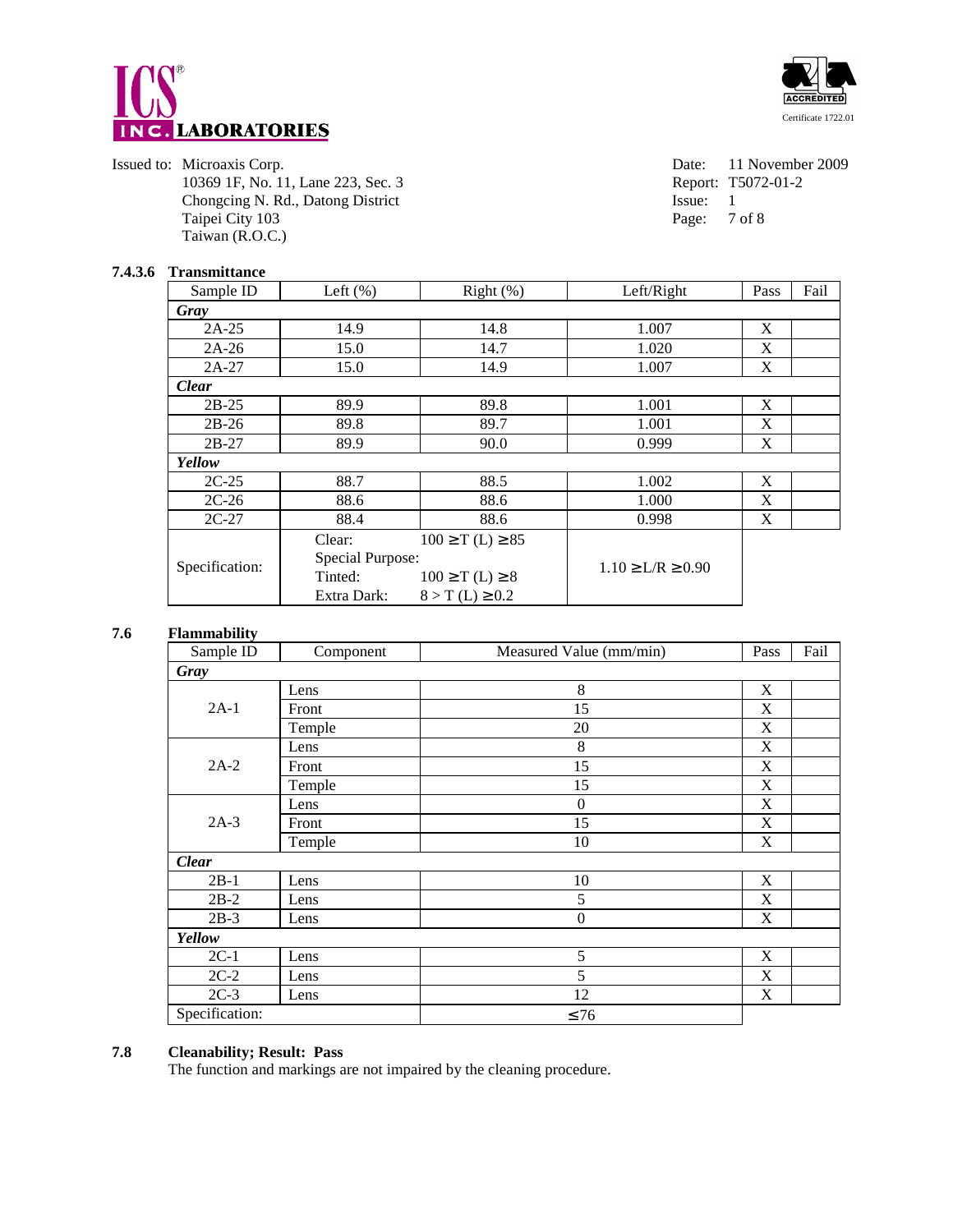

Issued to: Microaxis Corp.<br>
10369 1F, No. 11, Lane 223, Sec. 3<br>
10369 1F, No. 11, Lane 223, Sec. 3<br>
10369 1F, No. 11, Lane 223, Sec. 3 10369 1F, No. 11, Lane 223, Sec. 3 Report:<br>
Chongcing N. Rd., Datong District Issue: Chongcing N. Rd., Datong District Issue: 1 Taipei City 103 Page: 8 of 8 Taiwan (R.O.C.)

# **Sample Photographs:**